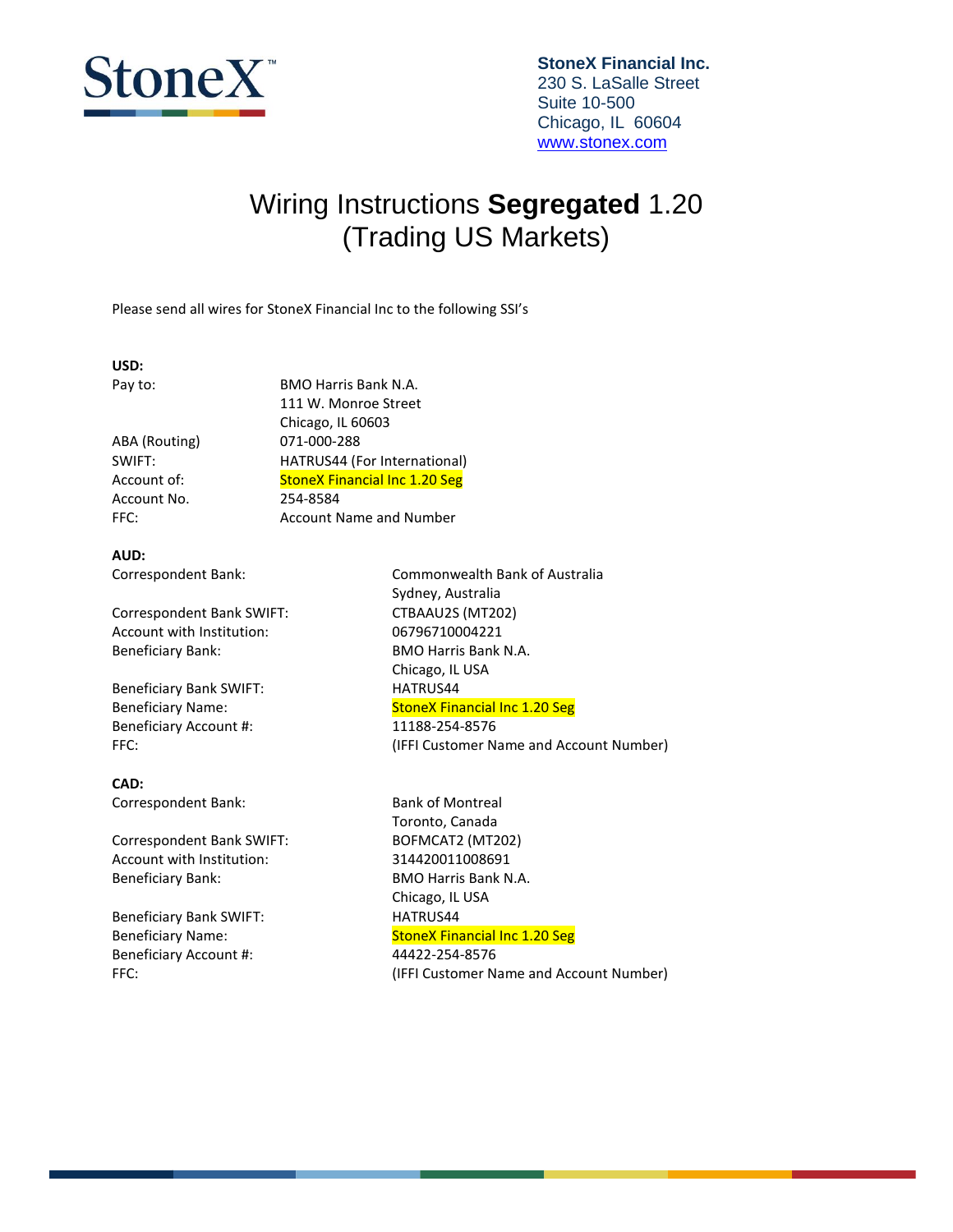# toneX"

**CHF:** Correspondent Bank: Correspondent Bank:

Correspondent Bank SWIFT: CRESCHZZ80A (MT202) Account with Institution: 0835-0982667-93-2 Beneficiary Bank: BBMO Harris Bank N.A.

Beneficiary Bank SWIFT: HATRUS44 Beneficiary Account #: 99977-254-8576

**CNY:**

Correspondent Bank SWIFT: UBHKHKHH (MT202) Account with Institution: 861121004894 Beneficiary Bank: BMO Harris Bank N.A.

Beneficiary Bank SWIFT: HATRUS44 Beneficiary Account #: 78865-254-8576

**CZK:** Correspondent Bank: Ceska Sporitelna A.S.

Correspondent Bank SWIFT: GIBACZPX (MT202) Account with Institution: 100021562 Beneficiary Bank: BBMO Harris Bank N.A.

Beneficiary Bank SWIFT: HATRUS44 Beneficiary Account #: 10079-254-8576

**Euro:**

Bank Identifier: 200000 Beneficiary Bank SWIFT: BARCGB22 Beneficiary Account #: 64679477

#### **StoneX Financial Inc.** 230 S. LaSalle Street Suite 10-500 Chicago, IL 60604 [www.stonex.com](http://www.stonex.com/)

Zurich, Switzerland IBAN: CH04 0483 5098 2667 9300 2 Chicago, IL USA Beneficiary Name: StoneX Financial Inc 1.20 Seg FFC:  $(IFFI Customer Name and Account Number)$ 

Correspondent Bank: Industrial and Commercial Bank of China (Asia) Limited Hong Kong Chicago, IL USA Beneficiary Name: StoneX Financial Inc 1.20 Seg FFC: (IFFI Customer Name and Account Number)

Prague, Czech Republic IBAN: CZ28 0800 0000 0001 0002 1562 Chicago, IL USA Beneficiary Name: StoneX Financial Inc 1.20 Seg FFC:  $(IFFI Customer Name and Account Number)$ 

Beneficiary Bank: Banclays Bank PLC Leicester, Leicestershire, UK LE87,2BB IBAN: GB81BARC20000064679477 Beneficiary Name: StoneX Financial Inc 1.20 Seg FFC:  $(IFFI Customer Name and Account Number)$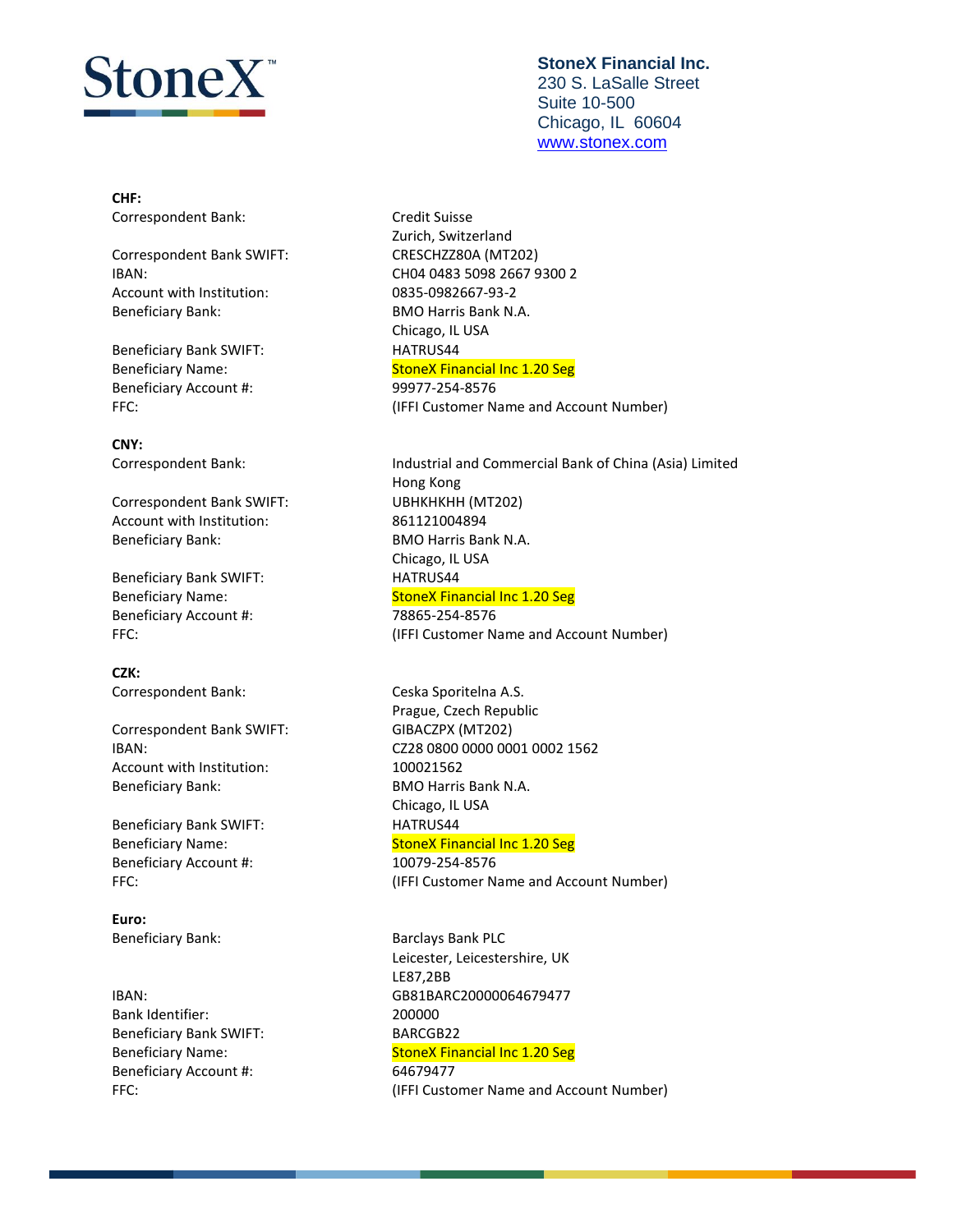# $\rm{Home}X^*$

**GBP:**

### Bank Identifier: 200000 Beneficiary Bank SWIFT: BARCGB22 Beneficiary Account #: 13385485

#### **HKD:**

Correspondent Bank: Bank of East Asia

Correspondent Bank SWIFT: BEASHKHH (MT202) Account with Institution: 015-514-46-10232-2 Beneficiary Bank: BBMO Harris Bank N.A.

Beneficiary Bank SWIFT: HATRUS44 Beneficiary Account #: 50059-254-8576

**HUF:** Correspondent Bank: OTP Bank

Correspondent Bank SWIFT: OTPVHUHB (MT202) Account with Institution: 11782007-81094642 Beneficiary Bank: BBMO Harris Bank N.A.

Beneficiary Bank SWIFT: HATRUS44 Beneficiary Account #: 66644-254-8576

**JPY:**

Correspondent Bank SWIFT: BOTKJPJT (MT202) Account with Institution: 6530425141 Beneficiary Bank: BMO Harris Bank N.A.

Beneficiary Bank SWIFT: HATRUS44 Beneficiary Account #: 55533-254-8576

#### **StoneX Financial Inc.** 230 S. LaSalle Street Suite 10-500 Chicago, IL 60604 [www.stonex.com](http://www.stonex.com/)

Beneficiary Bank: Banclays Bank PLC Leicester, Leicestershire, UK LE87,2BB IBAN: GB92BARC20000013385485 Beneficiary Name: StoneX Financial Inc. 1.20 Seg FFC: (IFFI Customer Name and Account Number)

Hong Kong Chicago, IL USA Beneficiary Name: StoneX Financial Inc 1.20 Seg FFC:  $(IFFI Customer Name and Account Number)$ 

Budapest, Hungary IBAN: HU19 1178 2007 8109 4642 0000 0000 Chicago, IL USA Beneficiary Name: StoneX Financial Inc 1.20 Seg FFC:  $(IFFI Customer Name and Account Number)$ 

Correspondent Bank: Bank of Tokyo Mitsubishi Tokyo, Japan Chicago, IL USA Beneficiary Name: StoneX Financial Inc 1.20 Seg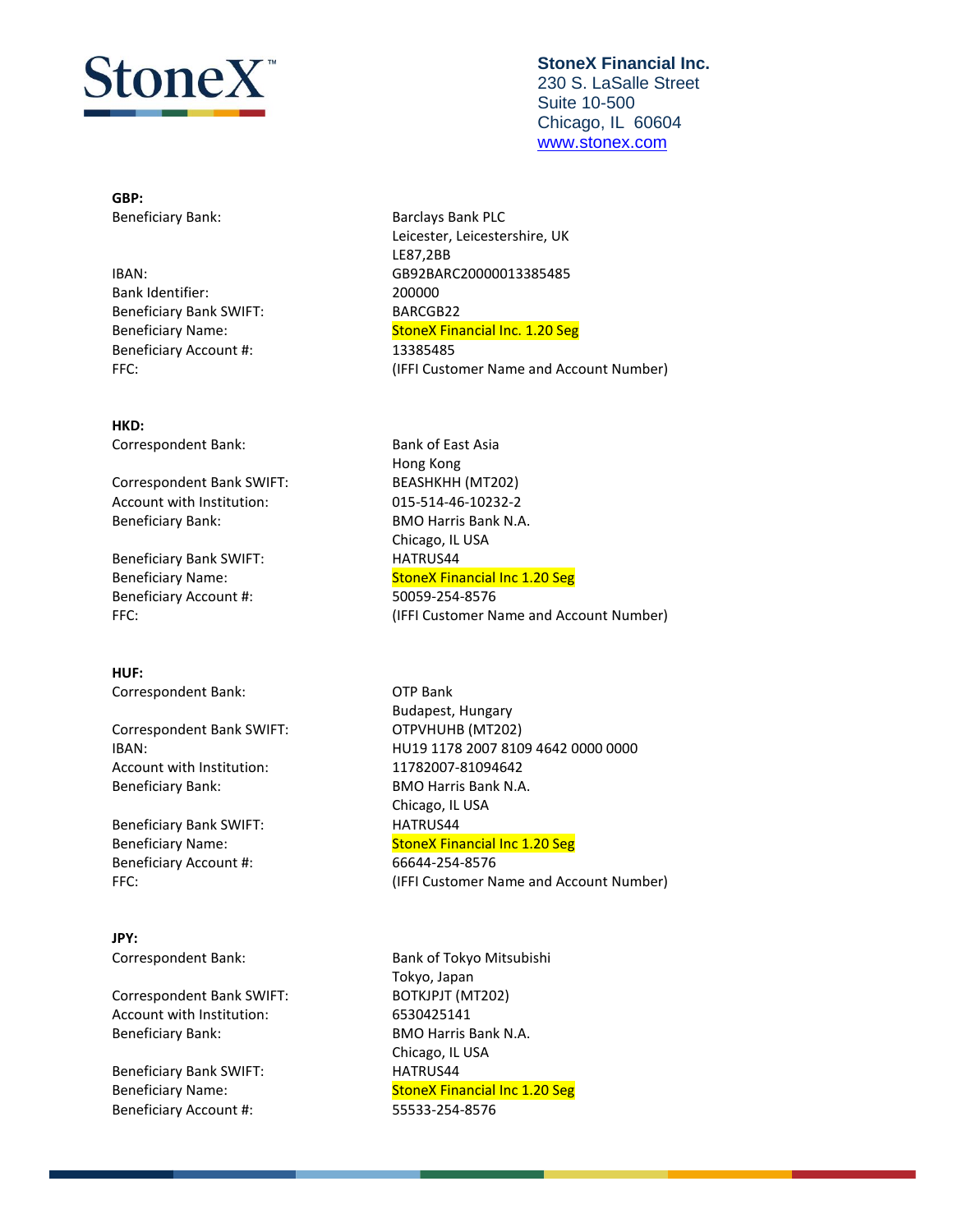

#### **StoneX Financial Inc.** 230 S. LaSalle Street Suite 10-500 Chicago, IL 60604 [www.stonex.com](http://www.stonex.com/)

FFC: (IFFI Customer Name and Account Number)

**NZD:** Correspondent Bank: ASB Bank

Correspondent Bank SWIFT: ASBBNZ2A (MT202) Account with Institution: 12-3121-0022306-00 Beneficiary Bank: BBMO Harris Bank N.A.

Beneficiary Bank SWIFT: HATRUS44 Beneficiary Account #: 70758-254-8576

#### **NOK:**

Correspondent Bank: Den Norske Bank

Correspondent Bank SWIFT: DNBANOKK (MT202) IBAN: NO78 7002 0241 126 Account with Institution: 7002-02-41126 Beneficiary Bank: BBMO Harris Bank N.A.

Beneficiary Bank SWIFT: HATRUS44 Beneficiary Account #: 80029-254-8576

**SEK:** Correspondent Bank: BSWEDBANK

Correspondent Bank SWIFT: SWEDSESS (MT202) Account with Institution: 15834 Beneficiary Bank: BBMO Harris Bank N.A.

Beneficiary Bank SWIFT: HATRUS44 Beneficiary Account #: 20011-254-8576

Auckland, New Zealand Chicago, IL USA Beneficiary Name: StoneX Financial Inc 1.20 Seg FFC: (IFFI Customer Name and Account Number)

Oslo, Norway Chicago, IL USA Beneficiary Name: StoneX Financial Inc 1.20 Seg FFC:  $(IFFI Customer Name and Account Number)$ 

Stockholm, Sweden IBAN: SE09 8000 0890 1100 0001 5834 Chicago, IL USA Beneficiary Name: StoneX Financial Inc 1.20 Seg FFC:  $(IFFI Customer Name and Account Number)$